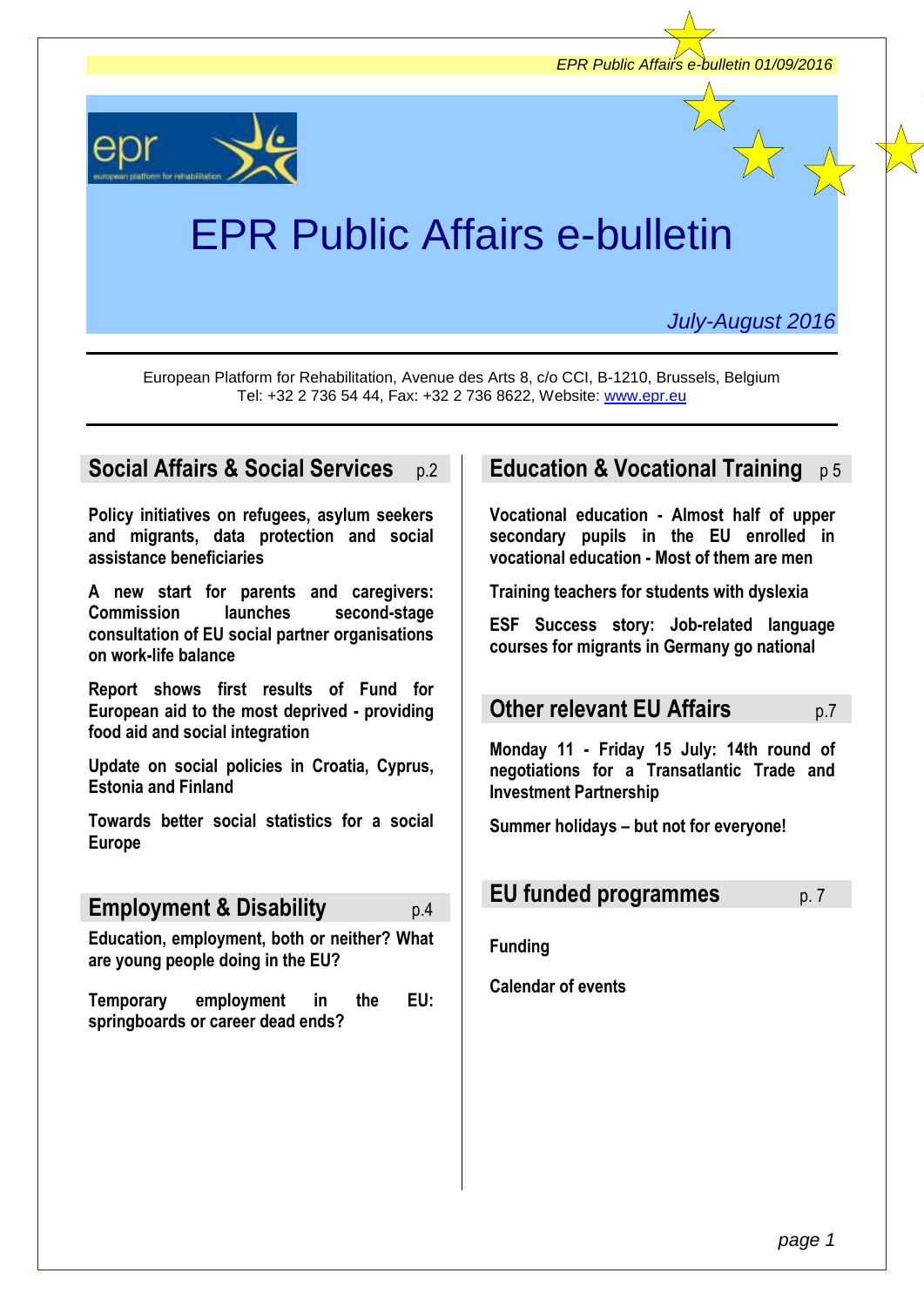# Social Affairs & Social Services

### **Policy initiatives on refugees, asylum seekers and migrants, data protection and social assistance beneficiaries**

Six new Flash Reports prepared by the European Social policy Network (ESPN) have just become available and provide information on recent policy initiatives in Luxembourg, FYR Macedonia, the Netherlands, Norway, Spain and Turkey.

- InSitu Jobs" is a project of the Luxembourg federation of migrant organisations. It aims at supporting recognised refugees and legally residing third country nationals in finding their way onto the labour market. The flexibility of the approach overcomes procedural and competence problems related to official institutions and agencies.
- Huge flows of refugees in the period 2015-2016 transiting through and staying in the FYR Macedonia exposed the weaknesses of the institutional capacities of the national social protection system. Around 300 refugees currently face inadequate social service provision, poor treatment of unaccompanied minors, and lack of educational services.
- Municipalities in the Netherlands fail to sufficiently respect the rules concerning their citizens' personal social data protection. If no improvement is forthcoming, municipalities risk high fines, the discontinuation of important data collection and processing applications; they also risk damaging their reputations.

### Read more: <http://ec.europa.eu/social/main.jsp?langId=en&catId=89&newsId=2591&furtherNews=yes>

### **A new start for parents and caregivers: Commission launches second-stage consultation of EU social partner organisations on work-life balance**

The European Commission has launched a second-stage consultation with social partner organisations at European level. The aim of the consultation is to seek their views on how to reduce obstacles to women's participation in the labour market, by improving work-life balance and possibilities for women and men to make use of their rights more equally. The Commission finds that further EU-level action is needed in order to effectively address women's underrepresentation in the labour market, which is leading to women's greater risk of poverty, underutilisation of women's skills and competences, and is negatively impacting economic growth.

In this second-stage consultation, the Commission has identified possible avenues for EU legislative action on which it would like to seek the views of social partners, including whether they would be interested in opening negotiations with a view to concluding an agreement at Union level between them. The consultation document also sets out that further legislative action could be reinforced by strengthened EU-level policy measures, such as policy guidance, knowledge sharing and awareness raising activities, and financial support. This consultation follows a first-stage social partner consultation and a broad public consultation, which closed earlier this year. EU employees' and employers' organisations have until 30 September 2016 to submit their views.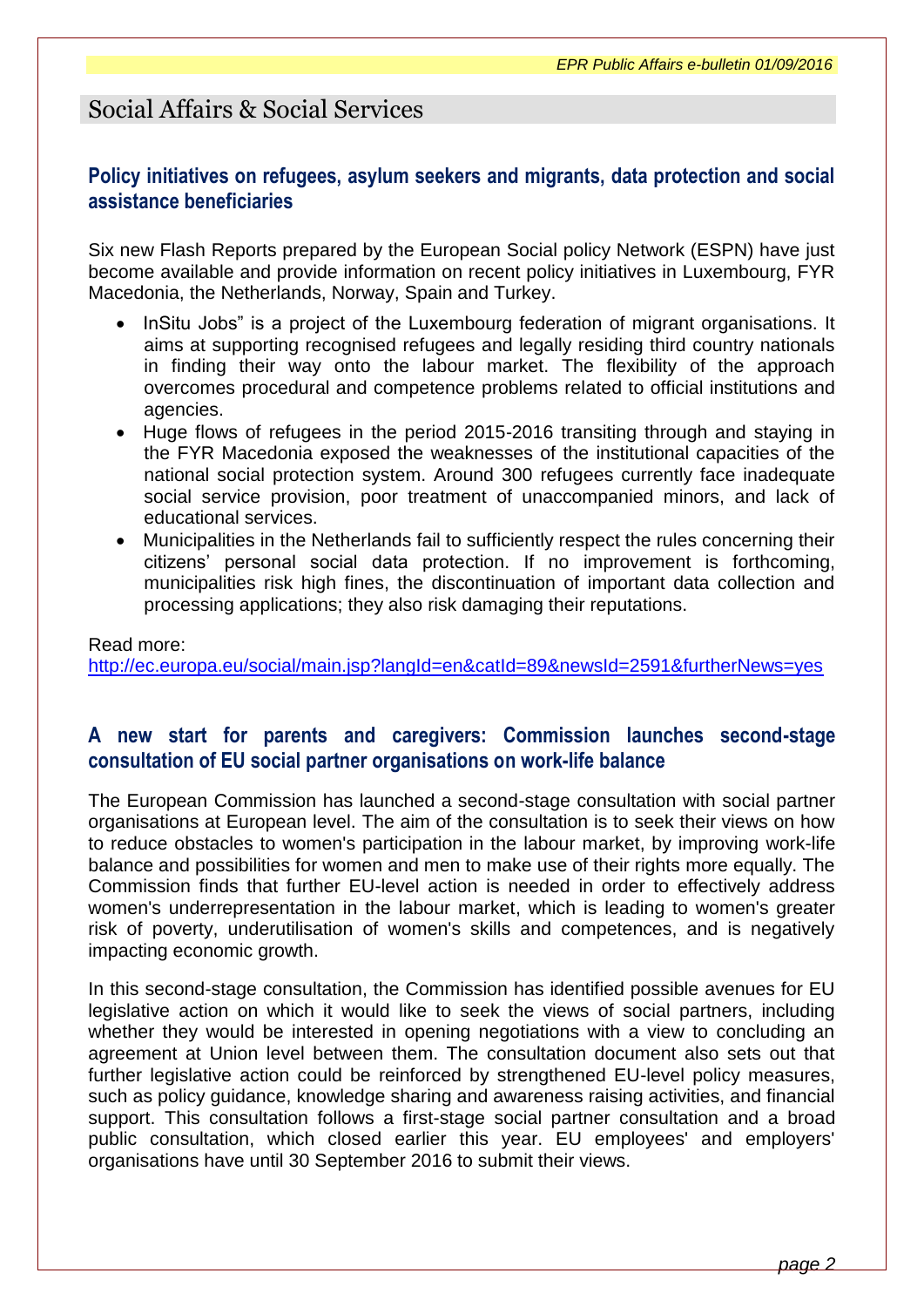Read more:

<http://ec.europa.eu/social/main.jsp?langId=fr&catId=89&newsId=2582&furtherNews=yes>

### **Report shows first results of Fund for European aid to the most deprived - providing food aid and social integration**

The Fund for European Aid to the Most Deprived (FEAD) contributes to alleviating the worst forms of poverty in the EU, such as food deprivation, child poverty and homelessness. With a budget of EUR 3.8 billion in 2014-2020, the FEAD can be used to **support the most disadvantaged groups** in society, by providing food, basic consumer items such as clothing, footwear and toiletries, or by organising social inclusion activities.

The Commission has adopted a [Summary report](http://europa.eu/%21Nm96xR) on the implementation of the FEAD in 2014, based on the reports submitted by the Member States. The document shows that eight Member States (Belgium, Spain, France, Lithuania, Romania, Poland, Portugal and Slovenia) distributed a total of 228 707 tonnes of food in 2014. Almost **11 million people**, of which 51% women have **benefited** from FEAD assistance in 2014.

Read the full report: [http://eur-lex.europa.eu/legal](http://eur-lex.europa.eu/legal-content/EN/TXT/?qid=1468220817957&uri=CELEX:52016DC0435)[content/EN/TXT/?qid=1468220817957&uri=CELEX:52016DC0435](http://eur-lex.europa.eu/legal-content/EN/TXT/?qid=1468220817957&uri=CELEX:52016DC0435)

#### **Update on social policies in Croatia, Cyprus, Estonia and Finland**

Five new Flash Reports prepared by the European Social policy Network (ESPN) have just become available and provide information on recent policy initiatives in Croatia, Cyprus, Estonia and Finland.

- The Croatian Parliament in June 2016 voted not to accept the Annual Report of the Ombudsperson for Children. The vote is interpreted by many as a threat to the independence of the institution and may reflect a growing politicisation of issues related to child and family rights.
- A Government consultation document published in June 2016 recommends an increase of the one-off payment for every new-born child in Croatia from approximately €300 to €1,000 as a policy to reverse the negative demographic trend. The cost of this, however, was not included in the 2016 Budget and the increased payment was not coupled with any other measure aimed at the protection of children or at the reconciliation of work and family life..

Read more:

<http://ec.europa.eu/social/main.jsp?langId=en&catId=89&newsId=2587&furtherNews=yes>

#### **Towards better social statistics for a social Europe**

On 24 August 2016, the European Commission adopted a proposal for a Regulation on new, integrated ways to collect and use data from social surveys so as to better support policy making in general and social policy in particular.

A more solid evidence base in terms of social indicators will improve the analysis of social developments and contribute to a social triple-A for Europe. The proposed framework Regulation will allow data to be published faster, as it reduces the transmission deadlines in a number of areas. It will also increase the comparability and coherence of EU social statistics, by bringing together seven existing household surveys that are currently carried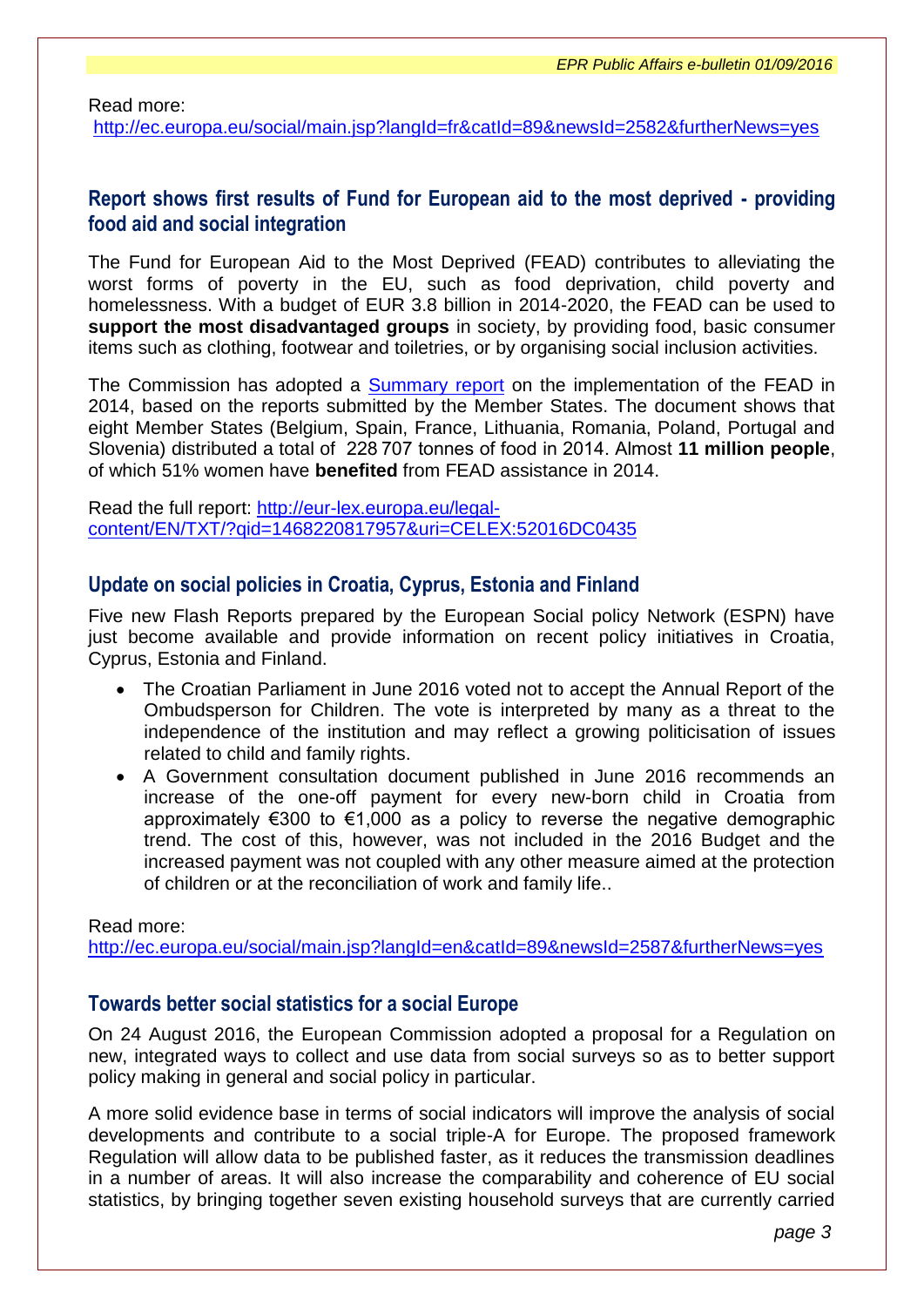*EPR Public Affairs e-bulletin 01/09/2016*

out in the EU and harmonising variables that are common to two or more surveys. This will, in addition, facilitate joint analysis of social phenomena, based on new survey methods. Finally, we will a richer and broader data set at our disposal, thanks to the use of innovative approaches and methods by national statistical authorities and the combination of data from several sources.

Read more: [http://europa.eu/rapid/press-release\\_IP-16-2867\\_en.htm](http://europa.eu/rapid/press-release_IP-16-2867_en.htm)

# Employment & Disability

#### **Education, employment, both or neither? What are young people doing in the EU?**

The European Union (EU) totals almost 90 million people aged 15-29, representing 17% of population. These young people are in very different situations, with education and employment patterns varying considerably between Member States and by age group. Between the ages of 15 and 29, a clear and significant shift occurs from the world of education to the world of employment. While in the 15-19 age group the vast majority of people in the EU were in education in 2015, the opposite is true for those aged 25-29: most of them were in employment. In-between, young people aged 20-24 were relatively evenly distributed between education and employment. Moreover, the proportion of young people neither in employment nor in education or training (NEET) increases considerably with age. The NEET rate, which stood at 6.3% for the age group 15-19 in 2015, almost tripled to 17.3% for the age group 20-24 and reached almost 1 young person in 5 aged 25-29 (19.7%).

Read more: [http://ec.europa.eu/eurostat/documents/2995521/7590616/3-11082016-AP-](http://ec.europa.eu/eurostat/documents/2995521/7590616/3-11082016-AP-EN.pdf/c0393ef3-2ea1-455a-ab64-2271c41fd9d4)[EN.pdf/c0393ef3-2ea1-455a-ab64-2271c41fd9d4](http://ec.europa.eu/eurostat/documents/2995521/7590616/3-11082016-AP-EN.pdf/c0393ef3-2ea1-455a-ab64-2271c41fd9d4)

#### **Temporary employment in the EU: springboards or career dead ends?**

The share of temporary workers has increased in most EU Member States since 2008. Flexible contractual arrangements have been extensively used since the crisis, their major attraction for employers being their less strict dismissals rules. Between 2008 and 2014 the share of temporary workers as a percentage of the total number of employees increased by more than two percentage points in Cyprus, Slovakia, Malta, Hungary and Czech Republic. Temporary jobs may have helped people back into the labour market, but empirical evidence shows that temporary contracts are generally associated with lower levels of job satisfaction compared to permanent contracts. In addition, temporary workers have worse access to training, paid sick leave, unemployment insurance and pension, and lower salaries.

Whether this increase in the use of temporary contracts over recent years is good or bad news depends on whether they are a stepping stone into stable employment, or career dead ends, or a revolving door between unemployment and precarious jobs. A look at recent data on upward job mobility yields a worrying picture.

#### Read more:

<http://ec.europa.eu/social/main.jsp?langId=en&catId=89&newsId=2581&furtherNews=yes>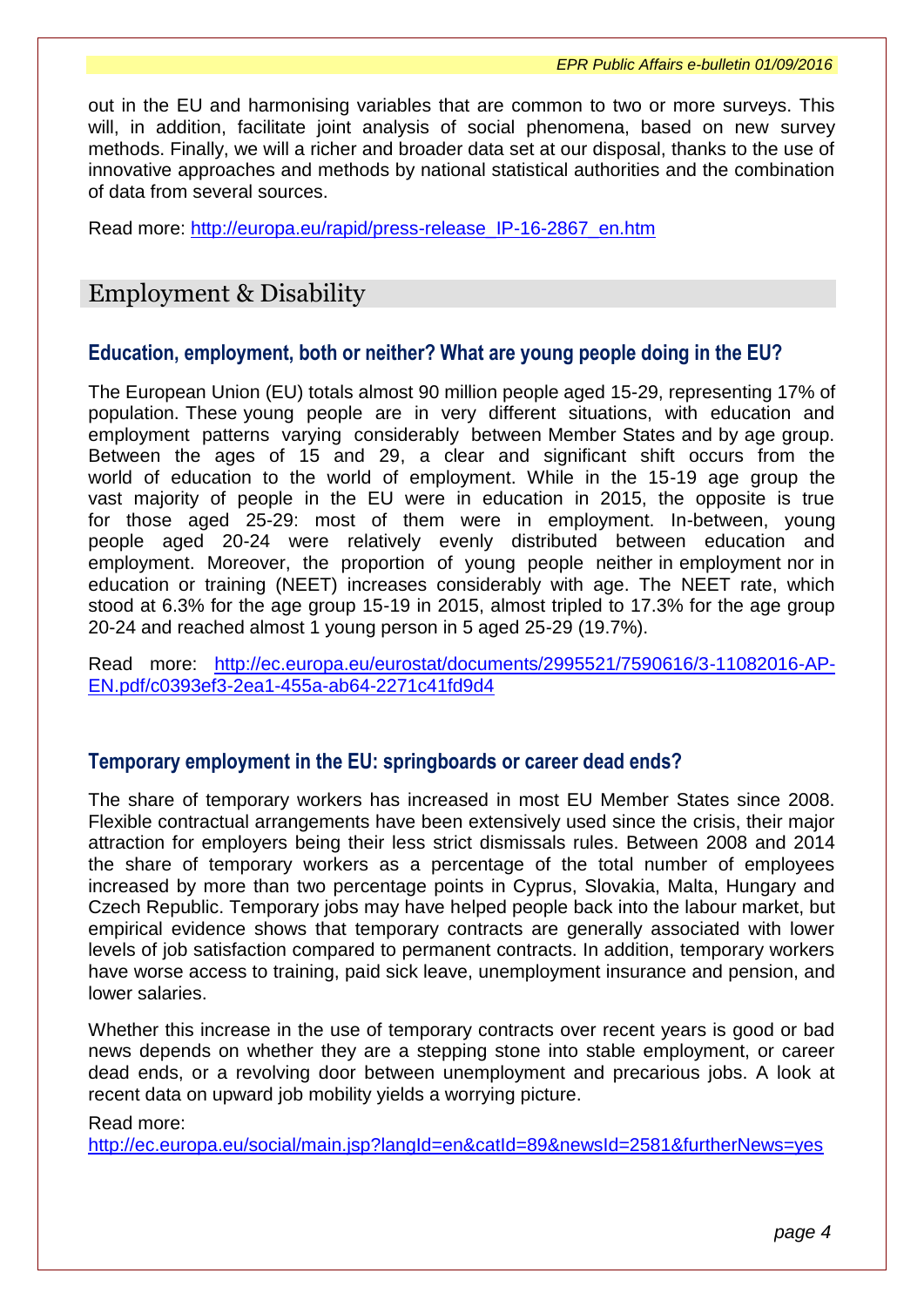# Education & Vocational Training

### **Vocational education - Almost half of upper secondary pupils in the EU enrolled in vocational education - Most of them are men**

Of the 22 million pupils in the European Union (EU) studying at upper secondary level in 2014, almost 11 million (or 48%) were enrolled in vocational education. In twelve EU Member States, more than half of all upper secondary pupils studied vocational programmes. Vocational education at upper secondary level was somewhat dominated by men, who accounted for 56% of pupils, compared with 44% women. This pattern can be observed in almost all Member States.

Ensuring that young people develop the skills and competences needed by the labour market by promoting vocational education and training is one of the initiatives of the European Commission to tackle youth unemployment.

Read more: [http://ec.europa.eu/eurostat/documents/2995521/7564100/3-18072016-AP-](http://ec.europa.eu/eurostat/documents/2995521/7564100/3-18072016-AP-EN.pdf/88d7d902-9261-491e-9a3a-23acd4ad3fd6)[EN.pdf/88d7d902-9261-491e-9a3a-23acd4ad3fd6](http://ec.europa.eu/eurostat/documents/2995521/7564100/3-18072016-AP-EN.pdf/88d7d902-9261-491e-9a3a-23acd4ad3fd6)

### **Training teachers for students with dyslexia**

People with dyslexia can encounter a range of difficulties when studying foreign languages, especially English. That's why this group of teacher trainers decided to set up an initiative that addresses dyslexia as part of teacher training. Funding allowed the coordinators to put together an international team including specialists in the area of teaching foreign languages to students with learning difficulties, experienced teacher trainers, and academic language researchers. They conducted an extensive needs analysis, using the results to develop course structure and content.

The resulting course, which both raises awareness and equips teachers with new approaches, is available as a face-to-face training course, an online self-study course, or an interactive online Moodle (a free and open-source software for e-learning). Course materials have been made available under a Creative Commons licence, which has allowed the team to distribute the materials more widely.

Read more: [http://ec.europa.eu/programmes/erasmus-plus/updates/20160720-training](http://ec.europa.eu/programmes/erasmus-plus/updates/20160720-training-teachers-students-dyslexia_en)[teachers-students-dyslexia\\_en](http://ec.europa.eu/programmes/erasmus-plus/updates/20160720-training-teachers-students-dyslexia_en)

Read more: [http://europa.eu/rapid/press-release\\_IP-16-1654\\_en.htm](http://europa.eu/rapid/press-release_IP-16-1654_en.htm)

#### **ESF Success story: Job-related language courses for migrants in Germany go national**

On 1 July 2016 a major new initiative of the German Federal Government for job-related language courses for migrants entered into force. The new initiative is closely based on the ESF measure "**BAMF-Sprachkurse**" and it is intended to meet a growing need as thousands of refugees who arrived in Germany in 2015 finish their initial integration courses and come onto the labour market**.**

Job-related language courses are core to the German policy concept for the sustainable social integration of migrants and to their successful labour market integration. In order to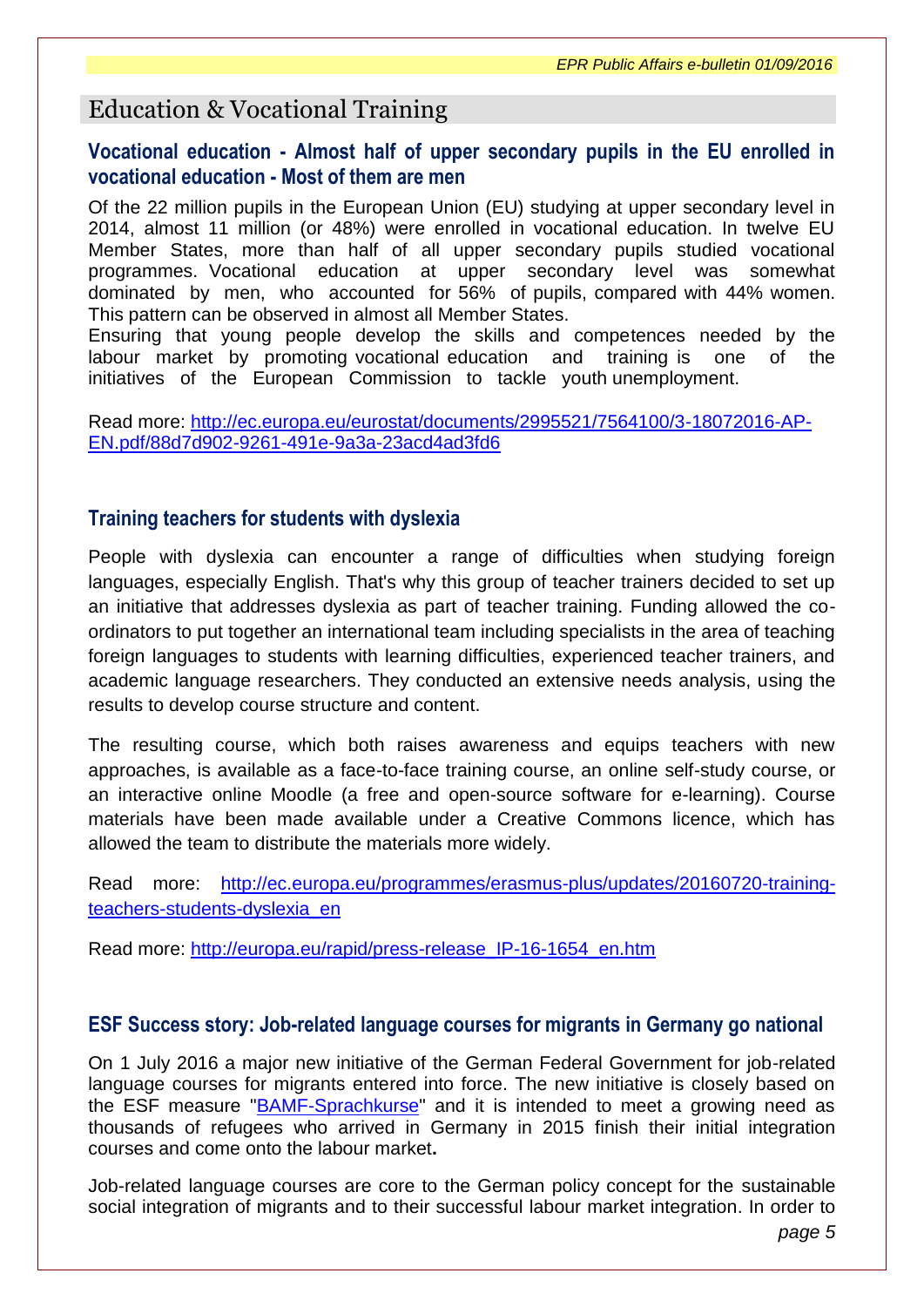increase the labour market chances of migrants, language courses can be combined with

- employment.
- vocational and educational training
- active labour market policy measures.

This is an excellent example of ESF being used to test and refine a policy concept that is then mainstreamed into a national system. As part of the new national initiative the current ESF BAMF-programme will be topped up significantly in 2016 as a transitional measure, and completely replaced by the new national programme by the end of 2017.

#### Read more:

<http://ec.europa.eu/social/main.jsp?langId=en&catId=89&newsId=2570&furtherNews=yes>

# Other relevant EU Affairs

### **Monday 11 - Friday 15 July: 14th round of negotiations for a Transatlantic Trade and Investment Partnership**

The 14th round of the [Transatlantic Trade and Investment Partnership \(TTIP\)](http://ec.europa.eu/trade/policy/in-focus/ttip/documents-and-events/) negotiations between the EU and the US will take place from 11 to 15 July in Brussels. This third round in six months continues the very intensive period of talks which started at the beginning of this year. The negotiators will discuss all three pillars of TTIP: market access for EU and US firms, regulatory cooperation, and rules of trade. The EU will submit proposals in a number of areas, such as regulatory cooperation, digital trade and energy and raw materials. The focus of the round will be on the more technical work of consolidating as many texts as possible and bringing positions closer together.

The EU is negotiating an ambitious and balanced trade and investment deal with the US. The Transatlantic Trade and Investment Partnership (TTIP) will create new trade and investment opportunities for companies, big and small, and new jobs. For consumers, it will cut prices and widen choice, while keeping the EU's high standards for consumer protection, social rights and environmental rules.

Read more: [http://europa.eu/rapid/press-release\\_AGENDA-16-2441\\_en.htm](http://europa.eu/rapid/press-release_AGENDA-16-2441_en.htm)

#### **Summer holidays – but not for everyone!**

Schools are closed, summer holidays are here, and also this blog is having its welldeserved summer break. Like many of you, authors of Evidence in Focus are leaving their desks to travel in Europe and beyond. However, without wanting to spoil your holidays, this may be a good time to recall that **39 per cent of Europeans cannot afford paying for one week annual holiday away from home**. This is a form of deprivation that is taken into account in the calculation of the EU's indicator of the risk of poverty and social exclusion (AROPE) which counts people who face:

- 1. monetary poverty (discussed already in several blog posts e.g. comparing the [situation of young and old Europeans](http://ec.europa.eu/social/main.jsp?langId=en&catId=1196&newsId=2559&furtherNews=yes) and looking at parental employment and child [poverty\)](http://ec.europa.eu/social/main.jsp?langId=en&catId=1196&newsId=2505&furtherNews=yes), and/or
- 2. low work intensity, and/or